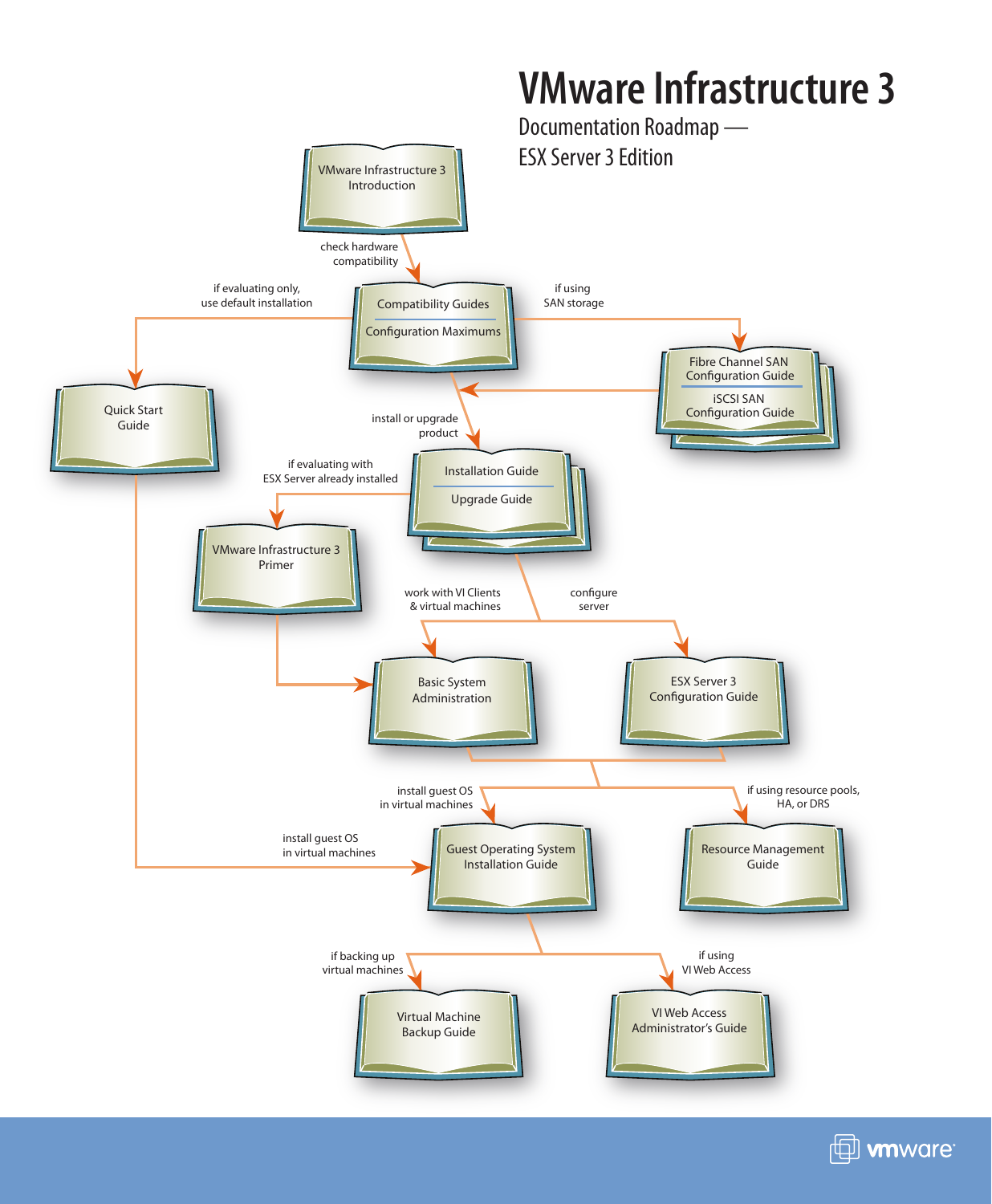| <b>VMware Infrastructure 3</b>                                           |                         | Compatibility Guides and<br>Configuration Maximums | SAN Configuration Guides |                   |                                   |                    |                    | Basic System Administration | Server Configuration Guide |                              | Guest OS Installation Guide |                                        |                                 |                                          |
|--------------------------------------------------------------------------|-------------------------|----------------------------------------------------|--------------------------|-------------------|-----------------------------------|--------------------|--------------------|-----------------------------|----------------------------|------------------------------|-----------------------------|----------------------------------------|---------------------------------|------------------------------------------|
| <b>ESX Server 3 Edition</b>                                              | VMware Infrastructure 3 |                                                    |                          |                   | VMware Infrastructure 3<br>Primer |                    |                    |                             |                            | Resource Management<br>Guide |                             | VI Web Access<br>Administrator's Guide | Virtual Machine Backup<br>Guide |                                          |
|                                                                          |                         |                                                    |                          | Quick Start Guide |                                   | Installation Guide | Upgrade Guide      |                             |                            |                              |                             |                                        |                                 |                                          |
|                                                                          | Introduction            |                                                    |                          |                   |                                   |                    |                    |                             |                            |                              |                             |                                        |                                 | Online Help                              |
|                                                                          |                         |                                                    |                          |                   |                                   |                    |                    |                             |                            |                              |                             |                                        |                                 |                                          |
| Administration                                                           |                         |                                                    |                          |                   |                                   |                    |                    | X                           |                            |                              |                             | X                                      |                                 | $\mathbf x$                              |
| Alarms<br>Architecture & infrastructure                                  | $\pmb{\mathsf{X}}$      |                                                    |                          |                   | $\pmb{\mathsf{X}}$                |                    |                    | X<br>$\mathbf x$            |                            |                              |                             |                                        |                                 | X                                        |
| Backup                                                                   |                         |                                                    |                          |                   |                                   |                    |                    | $\mathbf x$                 |                            |                              |                             |                                        | $\pmb{\mathsf{X}}$              |                                          |
| Boot from SAN                                                            |                         |                                                    | $\mathbf x$              |                   |                                   |                    |                    |                             |                            |                              |                             |                                        |                                 |                                          |
| Cloning                                                                  |                         |                                                    |                          |                   |                                   |                    |                    |                             |                            |                              |                             |                                        |                                 | $\mathbf x$                              |
| Clusters (VMware), creating & managing                                   |                         |                                                    |                          |                   |                                   |                    |                    |                             |                            | $\boldsymbol{\mathsf{X}}$    |                             |                                        |                                 | $\mathbf x$                              |
| Compatibility                                                            |                         | $\mathbf x$                                        |                          |                   |                                   |                    |                    |                             |                            |                              |                             |                                        |                                 |                                          |
| Consolidation, datacenters<br>Database, VirtualCenter                    |                         | X                                                  |                          | X                 |                                   | X                  | $\pmb{\mathsf{X}}$ | $\mathbf x$                 |                            |                              |                             |                                        |                                 | $\pmb{\mathsf{X}}$                       |
| Datacenter                                                               |                         |                                                    |                          |                   |                                   |                    |                    | $\mathbf x$                 |                            | $\mathbf x$                  |                             |                                        |                                 |                                          |
| Datastores                                                               |                         |                                                    |                          |                   |                                   | X                  | $\mathbf x$        | $\mathbf x$                 | $\pmb{\mathsf{X}}$         |                              |                             |                                        |                                 | $\mathbf x$                              |
| <b>ESX Server editions</b>                                               |                         |                                                    |                          |                   |                                   | X                  |                    |                             |                            |                              |                             |                                        |                                 |                                          |
| Events                                                                   |                         |                                                    |                          |                   |                                   |                    |                    | $\mathbf x$                 |                            |                              |                             |                                        |                                 | $\mathbf{x}$                             |
| Firewalls                                                                |                         |                                                    |                          |                   |                                   | X                  |                    |                             | $\mathbf{x}$               |                              |                             |                                        |                                 |                                          |
| <b>Guest operating systems</b><br>Hosts                                  | $\pmb{\mathsf{X}}$      |                                                    |                          | X                 | $\mathbf x$                       | X                  | $\mathbf x$        | $\mathbf x$                 |                            |                              | $\mathbf x$                 |                                        |                                 | $\mathbf x$<br>$\mathbf x$               |
| Installation                                                             |                         |                                                    |                          | X                 |                                   | X                  |                    |                             |                            |                              |                             |                                        |                                 |                                          |
| Installation, guest operating systems                                    |                         |                                                    |                          |                   |                                   |                    |                    |                             |                            |                              | $\mathbf x$                 |                                        |                                 |                                          |
| Installation, scripted & remote                                          |                         |                                                    |                          |                   |                                   | $\mathbf x$        |                    |                             |                            |                              |                             | X                                      |                                 |                                          |
| Inventory objects                                                        |                         |                                                    |                          |                   |                                   |                    |                    | $\mathbf x$                 |                            |                              |                             |                                        |                                 | $\mathbf x$                              |
| iSCSI                                                                    |                         |                                                    | $\mathbf x$              |                   |                                   |                    |                    |                             | $\pmb{\mathsf{X}}$         |                              |                             |                                        |                                 | X                                        |
| Licensing<br>Maps                                                        |                         |                                                    |                          |                   |                                   | $\mathbf x$        | $\mathbf X$        | X<br>X                      |                            |                              |                             |                                        |                                 | $\pmb{\mathsf{X}}$<br>$\pmb{\mathsf{X}}$ |
| Migration                                                                | $\pmb{\mathsf{X}}$      |                                                    |                          |                   |                                   |                    |                    | $\mathbf x$                 |                            |                              |                             |                                        |                                 | X                                        |
| Migration, Storage VMotion                                               |                         |                                                    |                          |                   |                                   |                    |                    | $\mathbf x$                 |                            |                              |                             |                                        |                                 |                                          |
| Migration, VMotion                                                       | $\mathbf x$             |                                                    |                          |                   |                                   |                    | $\mathbf x$        | X                           |                            |                              |                             |                                        |                                 | X                                        |
| Networking                                                               |                         | X                                                  |                          |                   |                                   |                    |                    | $\mathbf x$                 | $\pmb{\mathsf{X}}$         |                              |                             |                                        |                                 | $\mathbf x$                              |
| <b>NUMA</b> systems                                                      |                         |                                                    |                          |                   |                                   |                    |                    |                             |                            | $\mathbf x$                  |                             |                                        |                                 |                                          |
| Performance<br>Permissions & roles                                       |                         |                                                    |                          |                   |                                   |                    |                    | $\mathbf x$<br>$\mathbf x$  |                            |                              |                             |                                        |                                 | X<br>X                                   |
| Power states                                                             |                         |                                                    |                          |                   |                                   |                    |                    | $\mathbf x$                 |                            |                              |                             | X                                      |                                 | X                                        |
| Raw device mapping                                                       |                         |                                                    |                          |                   |                                   |                    | $\pmb{\mathsf{X}}$ |                             | $\mathbf{x}$               |                              |                             |                                        |                                 |                                          |
| Remote access URLs, VI Web Access                                        |                         |                                                    |                          |                   |                                   |                    |                    |                             |                            |                              |                             | X                                      |                                 |                                          |
| Resource management                                                      |                         |                                                    |                          |                   |                                   |                    |                    |                             |                            | X                            |                             |                                        |                                 | X                                        |
| Resource pools                                                           |                         |                                                    |                          |                   |                                   |                    |                    |                             |                            | $\mathbf x$                  |                             |                                        |                                 | X                                        |
| Restore & recover<br>SAN & ESX Server hosts                              |                         |                                                    | $\pmb{\mathsf{X}}$       |                   |                                   | X                  | $\pmb{\mathsf{X}}$ |                             |                            |                              |                             |                                        | $\pmb{\mathsf{X}}$              |                                          |
| Security                                                                 |                         |                                                    |                          |                   |                                   |                    |                    | X                           | $\pmb{\mathsf{X}}$         |                              |                             |                                        |                                 |                                          |
| Service console                                                          |                         |                                                    |                          |                   |                                   | X                  | $\mathbf{x}$       |                             |                            |                              |                             |                                        |                                 |                                          |
| Snapshots                                                                |                         |                                                    |                          |                   |                                   |                    |                    |                             |                            |                              |                             |                                        |                                 | X                                        |
| SNMP                                                                     |                         |                                                    |                          |                   |                                   |                    |                    | $\mathbf x$                 |                            |                              |                             |                                        |                                 | X                                        |
| Starting & stopping servers<br>Storage                                   |                         |                                                    | $\pmb{\mathsf{X}}$       |                   |                                   |                    |                    | $\mathbf x$<br>X            | $\pmb{\chi}$               |                              |                             |                                        |                                 | X                                        |
| System requirements                                                      |                         | X                                                  | $\mathbf x$              | X                 |                                   | X                  | $\pmb{\mathsf{X}}$ |                             |                            |                              |                             |                                        |                                 |                                          |
| Tasks                                                                    |                         |                                                    |                          |                   |                                   |                    |                    |                             |                            |                              |                             |                                        |                                 | $\mathbf x$                              |
| Templates                                                                |                         |                                                    |                          |                   |                                   |                    |                    | $\mathbf x$                 |                            |                              |                             |                                        |                                 | X                                        |
| Upgrades                                                                 |                         |                                                    |                          |                   |                                   |                    | $\pmb{\mathsf{X}}$ |                             |                            |                              |                             |                                        |                                 |                                          |
| Users & groups                                                           |                         |                                                    |                          |                   |                                   |                    |                    | X                           | $\mathbf{x}$               |                              |                             |                                        |                                 | X                                        |
| <b>VMware Infrastructure</b><br>Virtual machines, creating & configuring | $\mathbf{x}$            |                                                    |                          | X                 | $\mathbf x$                       | $\mathbf{x}$       | $\mathbf{x}$       | $\mathbf x$<br>$\mathbf x$  |                            |                              |                             | X                                      |                                 | X                                        |
| VI Client                                                                | $\pmb{\chi}$            | X                                                  |                          |                   |                                   | $\mathbf x$        | $\mathbf x$        | $\mathbf x$                 |                            |                              |                             |                                        |                                 | X                                        |
| VI Web Access                                                            |                         |                                                    |                          |                   |                                   | X                  | $\mathbf x$        |                             |                            |                              |                             | X                                      |                                 |                                          |
| <b>VMware Consolidated Backup</b>                                        |                         |                                                    |                          |                   |                                   |                    |                    |                             |                            |                              |                             |                                        | X                               |                                          |
| <b>VMware DPM</b>                                                        |                         |                                                    |                          |                   |                                   |                    |                    |                             |                            | $\mathbf x$                  |                             |                                        |                                 |                                          |
| <b>VMware DRS</b>                                                        | $\mathbf{x}$            | X                                                  |                          |                   |                                   |                    |                    |                             |                            | $\mathbf x$                  |                             |                                        |                                 | $\mathbf{x}$                             |
| <b>VMware HA</b><br><b>VMware Tools</b>                                  | $\mathbf{x}$            | $\mathbf x$                                        |                          |                   |                                   | $\mathbf X$        | $\pmb{\mathsf{X}}$ |                             |                            | $\mathbf{x}$                 |                             | $\mathbf x$                            |                                 | X                                        |